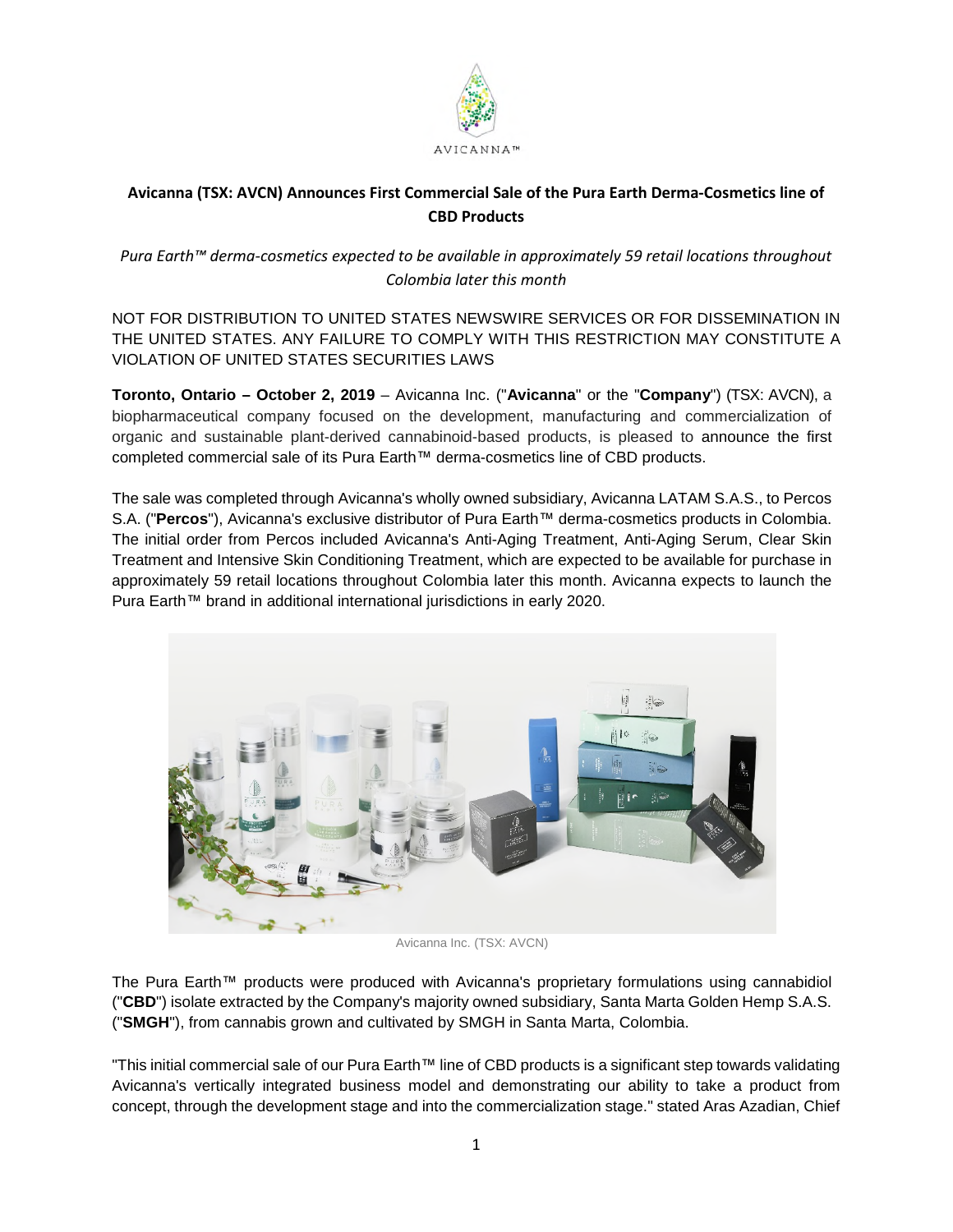

Executive Officer. "We conceptualized the Pura Earth™ brand, and then our scientists developed and optimized the final line of products, which contain CBD sourced directly from our subsidiaries, and we are now marketing these products to retailers and distributors. Most importantly, these are science based products that we have tested in human trials lead by Avicanna."

"We believe that this initial sale of Pura Earth™ products marks a significant step towards commercialization and maturity of our company as we reach our goal of building a global organization focused on the development, manufacturing and commercialization of organic and sustainable plant-derived cannabinoidbased products." concluded Mr. Azadian.

## **About Pura Earth™**

Pura Earth™ is Avicanna's derma-cosmetic line which utilizes a combination of purified cannabidiol (CBD) and other synergistic botanical ingredients designed to naturally regulate and nourish the skin. The Pura Earth™ products are formulated with CBD cultivated under organic and sustainable conditions by Avicanna's subsidiary in Santa Marta, Colombia in the foothills of the Sierra Nevada Mountains. The Pura Earth™ product line was designed by Avicanna and optimized in partnership with the University of Toronto using Avicanna's proprietary formulations. The Pura Earth™ product line is manufactured by Altea Farmaceutica S.A. ("**Altea**") under Good Manufacturing Practices standards. In addition, Centro de Atención e Investigación Médica CAIMED S.A.S. is currently completing clinical studies on selected Pura Earth™ products in order to demonstrate their effectiveness with specific cosmetic endpoints, such as reduction of fine lines associated with aging, efficacy as a moisturizer for eczema prone skin, and reduction of sebum and redness attributed to acne.

## **About Avicanna**

Avicanna is an Ontario corporation focused on the development, manufacturing and commercialization of plant-derived cannabinoid-based products through its two main business segments, cultivation and research and development.

Avicanna's two majority-owned subsidiaries, Sativa Nativa S.A.S. and Santa Marta Golden Hemp S.A.S., both located in Santa Marta, Colombia are the base for Avicanna's cultivation activities. These two companies are licensed to cultivate and process cannabis for the production of cannabis extracts and purified cannabinoids including cannabidiol (CBD) and tetrahydrocannabinol (THC).

Avicanna's research and development business is primarily conducted out of Canada at its headquarters in the Johnson & Johnson Innovation Centre, JLABS @ Toronto. Avicanna's scientific team develops products, and Avicanna has also engaged the services of researchers at the Leslie Dan Faculty of Pharmacy at the University of Toronto for the purpose of optimizing and improving upon its products.

Avicanna's research and development and cultivation activities are focused on the development of its key products, including plant-derived cannabinoid pharmaceuticals, phyto-therapeutics, derma-cosmetics and Extracts (defined as plant-derived cannabinoid extracts and purified cannabinoids, including distillates and isolates), with a goal of eventually having these products manufactured and distributed through various markets.